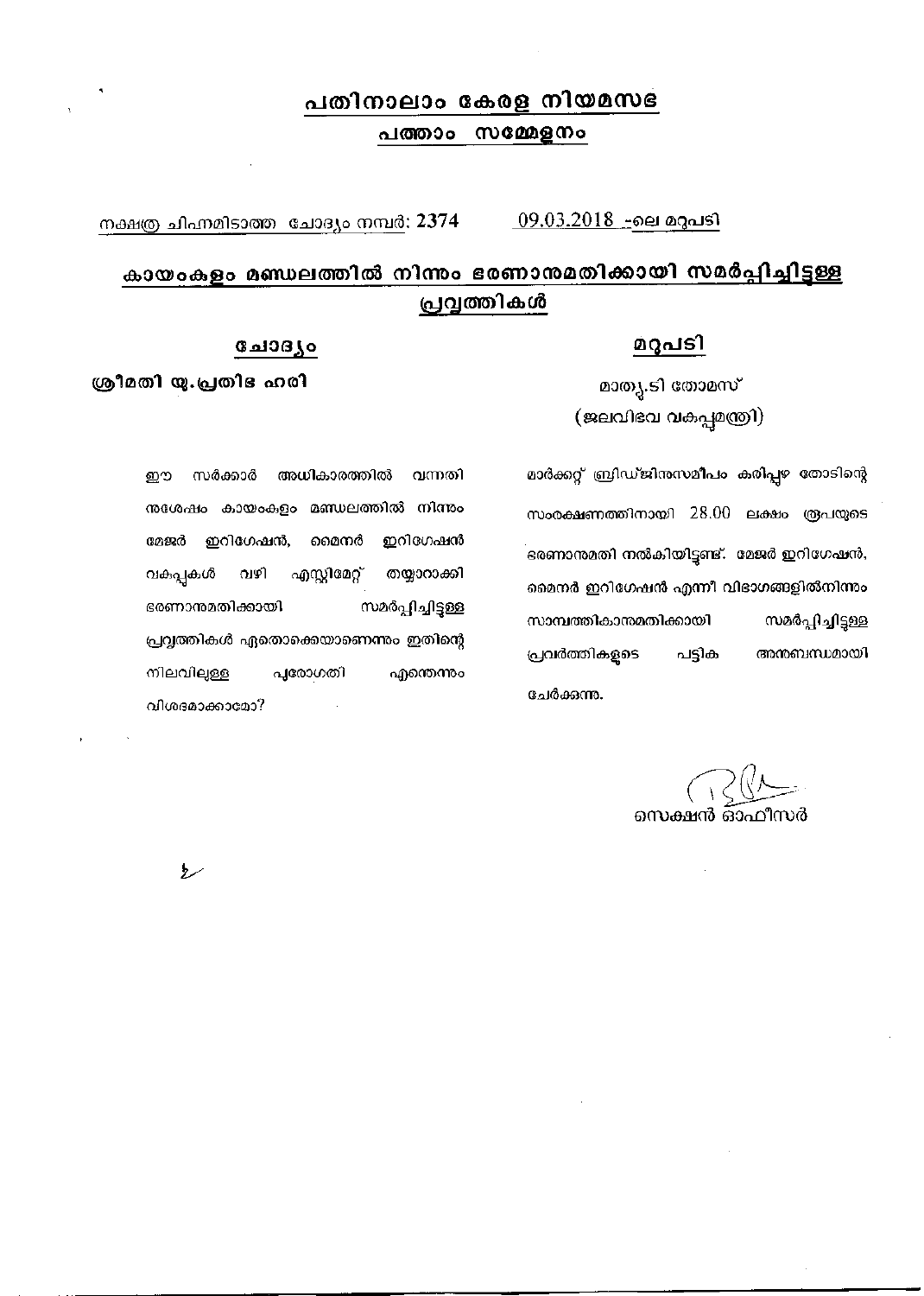Gebules/Compo.

in<br>1974

 $\bar{\gamma}$ 

|                 | SI. No Name of Works                                                                                                                                                                                           |              |
|-----------------|----------------------------------------------------------------------------------------------------------------------------------------------------------------------------------------------------------------|--------------|
|                 |                                                                                                                                                                                                                | Amount (Rs.) |
| $1 -$           | $ \mathsf{F.D.}$ Providing drainage facilities from Ramapuram L.P. School St.<br>Mary's Orthodox Church in Pathlyoor Panchayath                                                                                | 4000000.00   |
| $\overline{c}$  | F.D. Constructing a drinage facilities of Mooveli vadakku and road<br>crossing to the Mullappuzha Vayal in Ward No. 8 of Muthukulam<br>Panchayath                                                              | 3000000.00   |
| 3               | Protection work of Karipuzha thodu near Market bridge in<br>Kayamkulam Municipality                                                                                                                            | 2800000.00   |
| 4               | $\mathsf{P.M.}$ Providing protection works of Karipuzha thodu from north side of<br>Eruva Sreekrishna Swamy Temple to Eruva North (500) M and<br>constructing a drainage culvert in Pathiyoor Panchayath       | 9000000.00   |
| 5               | P.M. Providing protection works to Vazhavana thodu connecting<br>Muthukulam in Muthukulam Panchayath                                                                                                           | 3500000.00   |
| 6               | Providing protection works to the sides of Othalapuzha thodu in ward<br>no. 19 of Chettikulangara panchayath                                                                                                   | 2177000.00   |
| 7               | P.M. Providing protective works to Panchavadi Canal in Ward No. 17<br>of Krishnapuram Panchayath                                                                                                               | 3500000.00   |
| 8               | Providing protection works to the sides of Punchakkala-Thattavazhy<br>thodu from south of Puthur towards Illathu kizhakku in ward no. 12 of<br>Chettikulamgara Panchayath                                      | 5000000.00   |
| 9               | Constructing a culvert at Moolasseril bahagam in ward No. 8 of<br>Pathiyoor Panchayath                                                                                                                         | 2000000.00   |
| 10              | Providing protection works to the sides of thodu from thevalappuram<br>culvert (south of Nadakkavu Railway gate) towards east upanchayato<br>Kollaka padeettathil in ward no. 11 of Chettikulangara Panchayath | 4000000.00   |
| 11              | Providing Sluice and shutter arrangement to Muthalakkuzhi Chal in<br>Thazha thodu in Ward No. 14 of Devikulangara Panchyath                                                                                    | 2500000.00   |
| 12 <sub>2</sub> | Side protection of Valiya thodu from Kopparethu culvert to Kuvattam<br>kuzhi padam in Kandalloor Panchayath                                                                                                    | 4500000.00   |

 $\hat{\mathcal{L}}^{(1)}$ 

 $\frac{1}{2} \frac{1}{2} \frac{1}{2} \frac{1}{2}$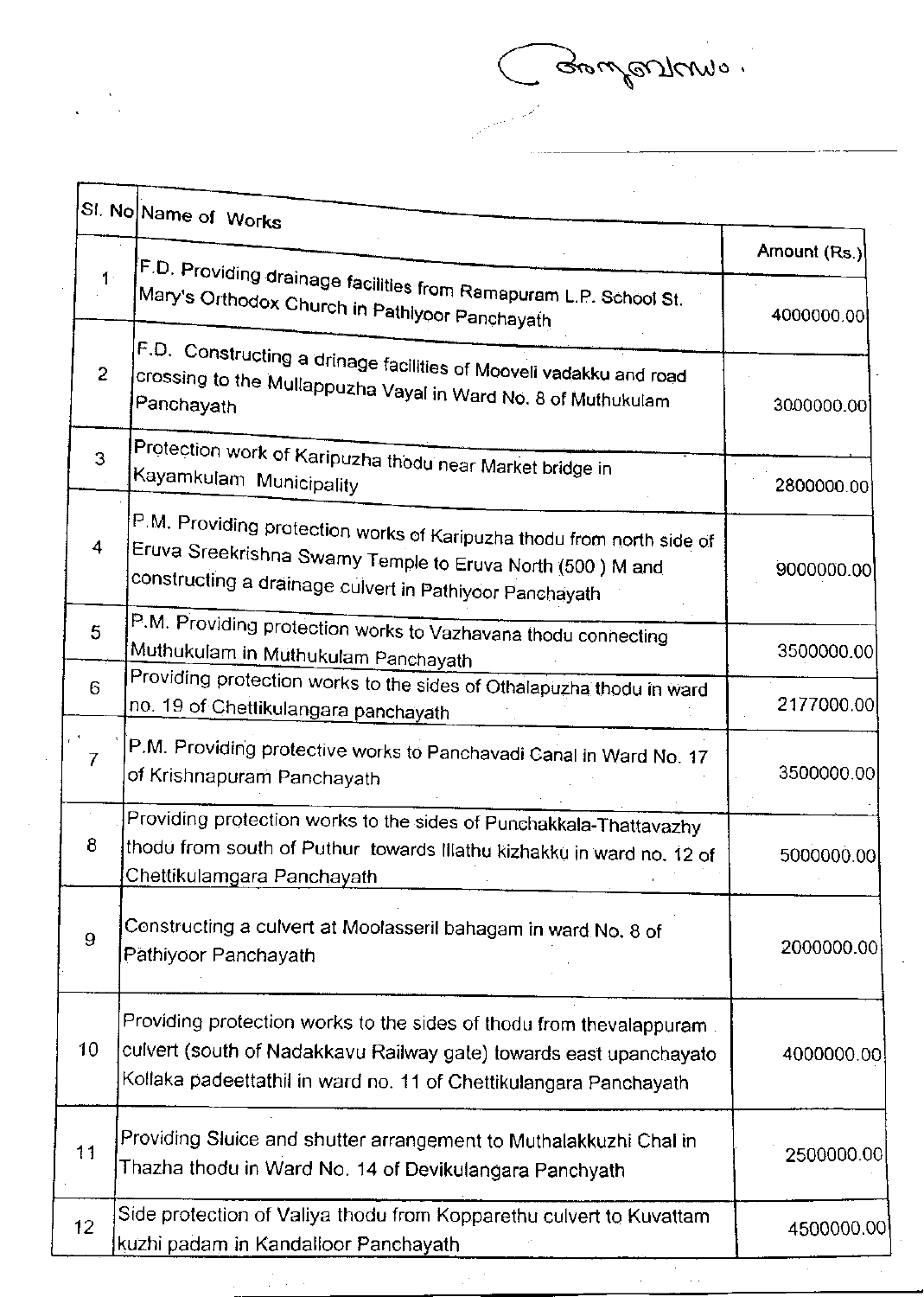| 13 <sub>13</sub> | Improvements of Irrigation facilities Kadampattu thara padasekharam<br><sup>[and</sup> providing protection works to Mamprakunnel padasekharam in<br>Ward No. 28 of Kayamkulam Municipality | 4500000.00 |
|------------------|---------------------------------------------------------------------------------------------------------------------------------------------------------------------------------------------|------------|
| 14               | P.M. Providing protection works to Malayan Canal in Ward No. 3 of<br><u> Krishnapuram Panchayath</u>                                                                                        | 6000000.00 |
| 15               | Providing protection works to the thodu connecting T. S Canal and<br>Thankuzhy vayal in ward No. 12 of Bharanikkavu Panchayath                                                              | 2000000.00 |
| 16               | Improvements to farm bund from Karippuzha Kochuthodu to<br>Palamoodu colony palam in Cheppad Panchayath                                                                                     | 6000000.00 |
| 17               | Renovation of Ozhukku neetil thodu in Ward No. 37 of Kayamkulam<br>Municipality                                                                                                             | 1500000.00 |
| 18               | Protection works to Valliythara Edakkadavu todu in Bharanickavu<br>panchayath                                                                                                               | 3300000.00 |
| 19               | Protection works to Oorukuzhy T A Canal in ward no 11 of<br>Bharanickavu panchayath                                                                                                         | 4000000.00 |
| 20               | Protection works to Prayikkattu Erikkathara thodu in ward no. 4 of<br>Bharanickavu panchayath                                                                                               | 4500000.00 |
| 21               | Protection works to Kattachirapally-Adhikkattu thodu in ward no 18 of<br>Bharanikkavu panchayath                                                                                            | 3700000.00 |
| 22               | Providing Retaining Wall and drainage facilities to Pullampallil thodu in<br>ward No. 12 of Chingoli Panchayath                                                                             | 1950000.00 |
| 23               | P.M. Providing retaining wall amd drainage facility to Chooravila<br>thundil Jn. To northern side and a road crossing in ward No. 10 & 11<br>of Chingoli panchayath                         | 2500000.00 |
| 24               | P.M.-Providing protective works to Mannanchivayal-polayil chal-<br>Panamthodu in Pathiyoor Panchayath- Ward 6,12                                                                            | 5500000.00 |
| 25               | P.M. Providing protection works of Edassery-Kayamkulam kayal thodu.<br>in Kandalloor panchayath                                                                                             | 3500000.00 |
| 26               | P.M.-Providing protection works of Chalappally Mundakam thodu of<br>Kayamkulam Muncipality                                                                                                  | 3500000.00 |
| 27               | P.M.-Providing protection works of Eanchakkal thodu and providing<br>culvert in Kayamkulam Muncipality                                                                                      | 5500000.00 |
| 28               | P.M.-Providing protection works of Panamoottil thodu in ward No. 18<br>of Kayamkulam Muncipality.                                                                                           | 3500000.00 |

 $\frac{3}{2}$